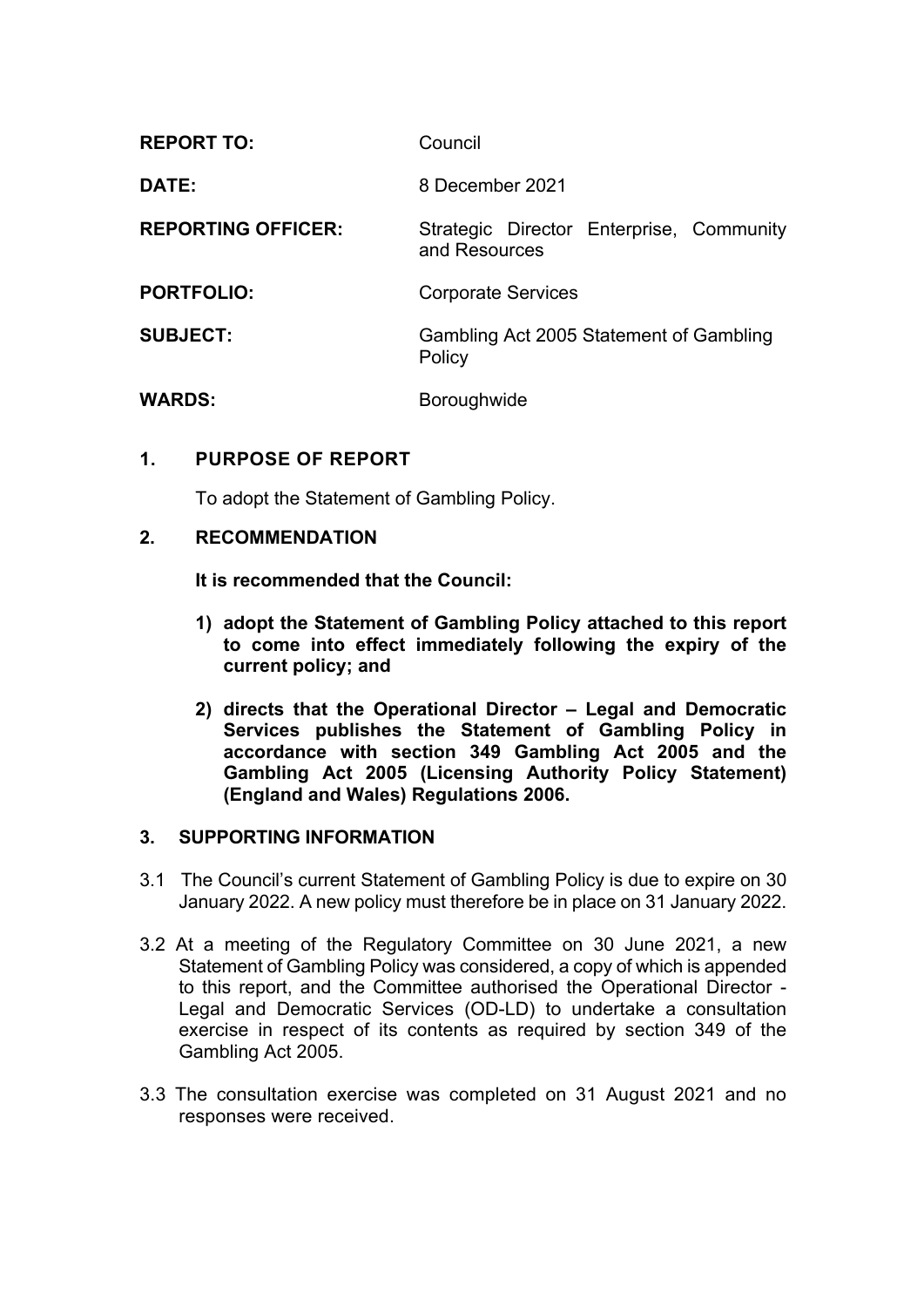3.4 At its meeting on 6 October 2021, the Regulatory Committee received a report on the consultation exercise and, as there were no responses, the Committee recommended the new Statement of Gambling Policy for adoption by the Council.

## **4. POLICY IMPLICATIONS**

4.1 Once it comes into effect, the Statement of Gambling Policy will be used in accordance with the Gambling Act 2005.

## **5. OTHER IMPLICATIONS**

5.1 There are no other implications arising out of this report.

# **6. IMPLICATIONS FOR THE COUNCILS PRIORITIES**

#### **6.1 Children and Young People in Halton**

The Council's Statement of Gambling Policy operates under a separate statutory code but since it involves licensable activities it is designed to contribute to the licensing objective of the protection of children from harm.

## **6.2 Employment Learning and Skills in Halton**

N/A

# **6.3 A healthy Halton**

N/A

#### **6.4 A Safer Halton**

N/A

#### **6.5 Halton's Urban Renewal**

N/A

**7. RISK ANALYSIS**

N/A

# **8. EQUALITY AND DIVERSITY ISSUES**

N/A

## **9. LIST OF BACKGROUND PAPERS UNDER SECTION 100D LOCAL GOVERNMENT ACT 1972**